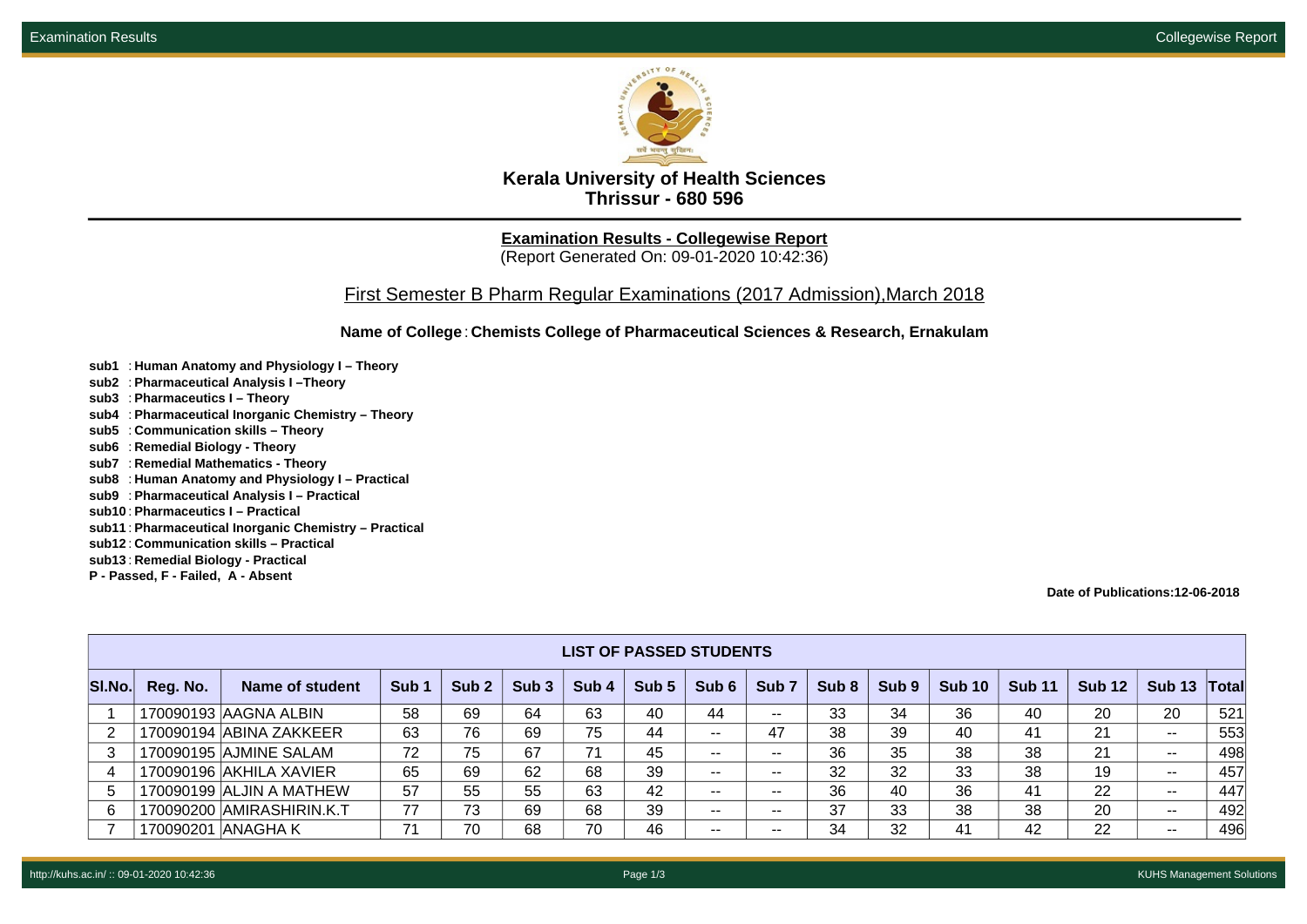| 8  | 170090202 ANAGHA PEPSON                        | 68 | 63 | 67 | 64 | 42 | --                                            | $\mathbf{u}$                                  | 34 | 31 | 39 | 38 | 21 | $\overline{\phantom{a}}$    | 467 |
|----|------------------------------------------------|----|----|----|----|----|-----------------------------------------------|-----------------------------------------------|----|----|----|----|----|-----------------------------|-----|
| 9  | ANAKHA<br>170090203<br>NARAYANAN               | 69 | 75 | 74 | 80 | 48 | --                                            | $\sim$                                        | 35 | 33 | 39 | 38 | 23 | $\overline{\phantom{a}}$    | 514 |
| 10 | <b>ANAND KRISHNAN</b><br>170090204             | 67 | 56 | 66 | 67 | 43 | ۰.                                            | $\mathord{\hspace{1pt}\text{--}\hspace{1pt}}$ | 34 | 32 | 35 | 39 | 21 | $\overline{\phantom{a}}$    | 460 |
| 11 | 170090207 ANU SUNNY                            | 71 | 71 | 61 | 72 | 43 | $\mathcal{L}_{\mathcal{F}}$                   | $\mathbf{u}$                                  | 32 | 34 | 36 | 37 | 22 | $\sim$ $\sim$               | 479 |
| 12 | 170090208 APSA JOBY                            | 68 | 66 | 62 | 75 | 45 | $- -$                                         | $\sim$ $\sim$                                 | 32 | 33 | 40 | 37 | 22 | $\overline{\phantom{a}}$    | 480 |
| 13 | 170090209 ASHLEY GEORGE                        | 63 | 69 | 54 | 68 | 46 | $\overline{\phantom{a}}$                      | $- -$                                         | 36 | 33 | 40 | 39 | 22 | $\overline{\phantom{m}}$    | 470 |
| 14 | 170090211 ATHIRA K. N                          | 66 | 72 | 61 | 71 | 44 | $\sim$                                        | $- -$                                         | 34 | 33 | 39 | 42 | 22 | $\overline{\phantom{a}}$    | 484 |
| 15 | 170090212 ATHUL VARGHESE                       | 66 | 65 | 60 | 65 | 40 | $\sim$                                        | $- -$                                         | 33 | 38 | 36 | 38 | 20 | $\overline{\phantom{a}}$    | 461 |
| 16 | 170090213 CHINNU GEORGE                        | 52 | 54 | 54 | 59 | 35 | $\sim$                                        | $\sim$                                        | 32 | 33 | 37 | 40 | 19 | $\mathcal{L}_{\mathcal{F}}$ | 415 |
| 17 | 170090214 CHITHIRA C S                         | 57 | 57 | 54 | 61 | 40 | $\sim$                                        | $\sim$                                        | 36 | 32 | 39 | 41 | 20 | $\sim$                      | 437 |
| 18 | 170090215 ELSA BABU                            | 71 | 69 | 73 | 70 | 43 | $\mathcal{L}_{\mathcal{F}}$                   | $\mathord{\hspace{1pt}\text{--}\hspace{1pt}}$ | 38 | 41 | 38 | 39 | 22 | $\sim$ $\sim$               | 504 |
| 19 | 170090216 FAHIDHA K S                          | 68 | 63 | 60 | 72 | 42 | $\overline{\phantom{a}}$                      | $- -$                                         | 36 | 37 | 35 | 41 | 21 | $\overline{\phantom{a}}$    | 475 |
| 20 | 170090217 GAYATRI S                            | 67 | 70 | 64 | 68 | 47 | н.                                            | $\sim$                                        | 38 | 36 | 40 | 41 | 23 | $\sim$ $\sim$               | 494 |
| 21 | 170090218 GEENAMOL REJI                        | 69 | 63 | 56 | 64 | 39 | 39                                            | $\overline{\phantom{a}}$                      | 35 | 33 | 37 | 40 | 19 | 21                          | 515 |
| 22 | 170090219 GODWIN BABU                          | 58 | 69 | 62 | 67 | 44 | $\overline{\phantom{a}}$                      | $\mathord{\hspace{1pt}\text{--}\hspace{1pt}}$ | 34 | 41 | 38 | 42 | 21 | $\overline{\phantom{a}}$    | 476 |
| 23 | 170090220 GOLDA BABU                           | 67 | 78 | 66 | 74 | 47 | $\overline{\phantom{a}}$                      | $- -$                                         | 42 | 44 | 39 | 43 | 23 | $\overline{\phantom{a}}$    | 523 |
| 24 | 170090221 GOPIKA G. NAIR                       | 61 | 80 | 62 | 74 | 44 | ۰.                                            | $\mathord{\hspace{1pt}\text{--}\hspace{1pt}}$ | 37 | 39 | 38 | 39 | 22 | $\mathcal{L}_{\mathcal{F}}$ | 496 |
| 25 | 170090222 GOPIKA JAYAPAL                       | 76 | 84 | 65 | 72 | 46 | --                                            | $\overline{\phantom{a}}$                      | 44 | 38 | 41 | 42 | 22 | $\overline{\phantom{a}}$    | 530 |
| 26 | 170090223 GRACE ANTO K                         | 66 | 72 | 71 | 74 | 46 | $\overline{\phantom{a}}$                      | $\sim$ $\sim$                                 | 38 | 43 | 37 | 42 | 21 | $\overline{\phantom{a}}$    | 510 |
| 27 | 170090224 GRACE BIJU                           | 66 | 66 | 72 | 72 | 45 | $\overline{\phantom{a}}$                      | $- -$                                         | 37 | 38 | 38 | 40 | 22 | $\overline{\phantom{m}}$    | 496 |
| 28 | 170090225 GREESHMA PRASAD                      | 73 | 73 | 76 | 76 | 48 | $\sim$                                        | $\overline{\phantom{a}}$                      | 42 | 44 | 41 | 43 | 23 | $\sim$                      | 539 |
| 29 | 170090226 JOMON THOMAS                         | 70 | 59 | 56 | 64 | 41 | $\sim$                                        | $\overline{\phantom{a}}$                      | 38 | 33 | 35 | 41 | 20 | $\sim$ $\sim$               | 457 |
| 30 | 170090227 JUBY MARY JOSHY                      | 62 | 63 | 58 | 68 | 42 | $\sim$                                        | $\sim$                                        | 36 | 41 | 35 | 40 | 21 | $\sim$ $\sim$               | 466 |
| 31 | KRISHNAPRIYA<br>170090229<br><b>NOBI</b>       | 75 | 79 | 68 | 76 | 43 | --                                            | $\overline{\phantom{a}}$                      | 42 | 44 | 40 | 44 | 21 | $\overline{\phantom{a}}$    | 532 |
| 32 | <b>MARIUS</b><br>170090230<br><b>SELESTINE</b> | 53 | 52 | 61 | 64 | 46 | $\sim$                                        | 46                                            | 39 | 38 | 38 | 41 | 23 | $\sim$ $\sim$               | 501 |
| 33 | <b>MARY SANSIA</b><br>170090231<br>FIGAREDO    | 78 | 84 | 78 | 79 | 46 | $- -$                                         | $- -$                                         | 43 | 43 | 40 | 40 | 22 | $\sim$                      | 553 |
| 34 | 170090232 MERINA BENNY                         | 54 | 63 | 57 | 63 | 38 | $- -$                                         | 45                                            | 34 | 31 | 34 | 36 | 18 | $\sim$                      | 473 |
| 35 | 170090233 MUHAMMED YASSAR                      | 63 | 66 | 56 | 68 | 42 | ۰.                                            | $\overline{\phantom{a}}$                      | 40 | 40 | 36 | 41 | 20 | $\overline{\phantom{a}}$    | 472 |
| 36 | 170090234 MUHSENA.P.M                          | 59 | 65 | 53 | 59 | 41 | $- -$                                         | $\overline{\phantom{a}}$                      | 38 | 31 | 36 | 39 | 21 | $\sim$                      | 442 |
| 37 | 170090235 NANDANA V                            | 72 | 73 | 63 | 78 | 44 | $\mathord{\hspace{1pt}\text{--}\hspace{1pt}}$ | $\mathord{\hspace{1pt}\text{--}\hspace{1pt}}$ | 39 | 41 | 37 | 38 | 22 | $\sim$ $\sim$               | 507 |
| 38 | <b>NOWREEN BABU V</b><br>170090237<br>ΙB       | 76 | 62 | 65 | 71 | 39 | $- -$                                         | $\overline{\phantom{a}}$                      | 40 | 41 | 36 | 40 | 19 | $\sim$                      | 489 |
| 39 | 170090238 RAGI RAJ B                           | 59 | 69 | 53 | 60 | 42 | --                                            | $\overline{\phantom{a}}$                      | 36 | 42 | 37 | 39 | 21 | $\sim$                      | 458 |
| 40 | 170090239 ROSE MARY JAMES                      | 58 | 72 | 61 | 81 | 44 | ۰.                                            | $\sim$ $\sim$                                 | 37 | 43 | 40 | 42 | 21 | $\sim$ $\sim$               | 499 |
| 41 | <b>SARATH K</b><br>170090240<br>SUBRAMANIAN    | 56 | 59 | 54 | 67 | 41 | ۰.                                            | $\overline{\phantom{a}}$                      | 39 | 39 | 36 | 38 | 20 | $\sim$                      | 449 |